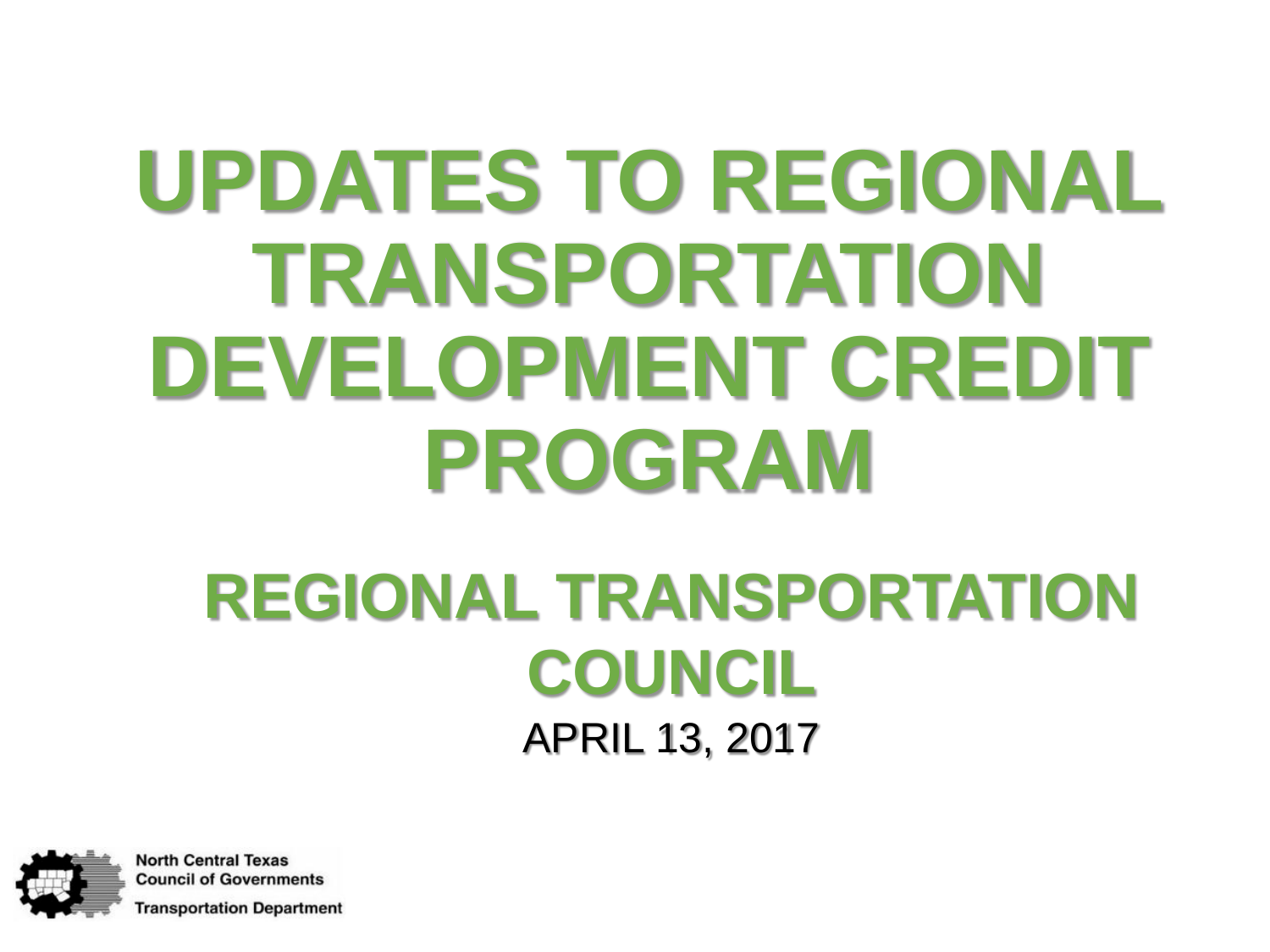## **BACKGROUND**

- Transportation Development Credits = TDCs
- TDCs are "earned" by the region when toll revenues are used to fund capital projects on public highways
- TDCs are not money or cash
- They do not increase funding for a given project
- They are eligible to "match" a federal funding award
- The Dallas-Fort Worth Region has been allocated 465,486,222 in TDCs
- As of September 30, 2016, the Dallas-Fort Worth Region has 319,121,623 of TDCs available for future allocation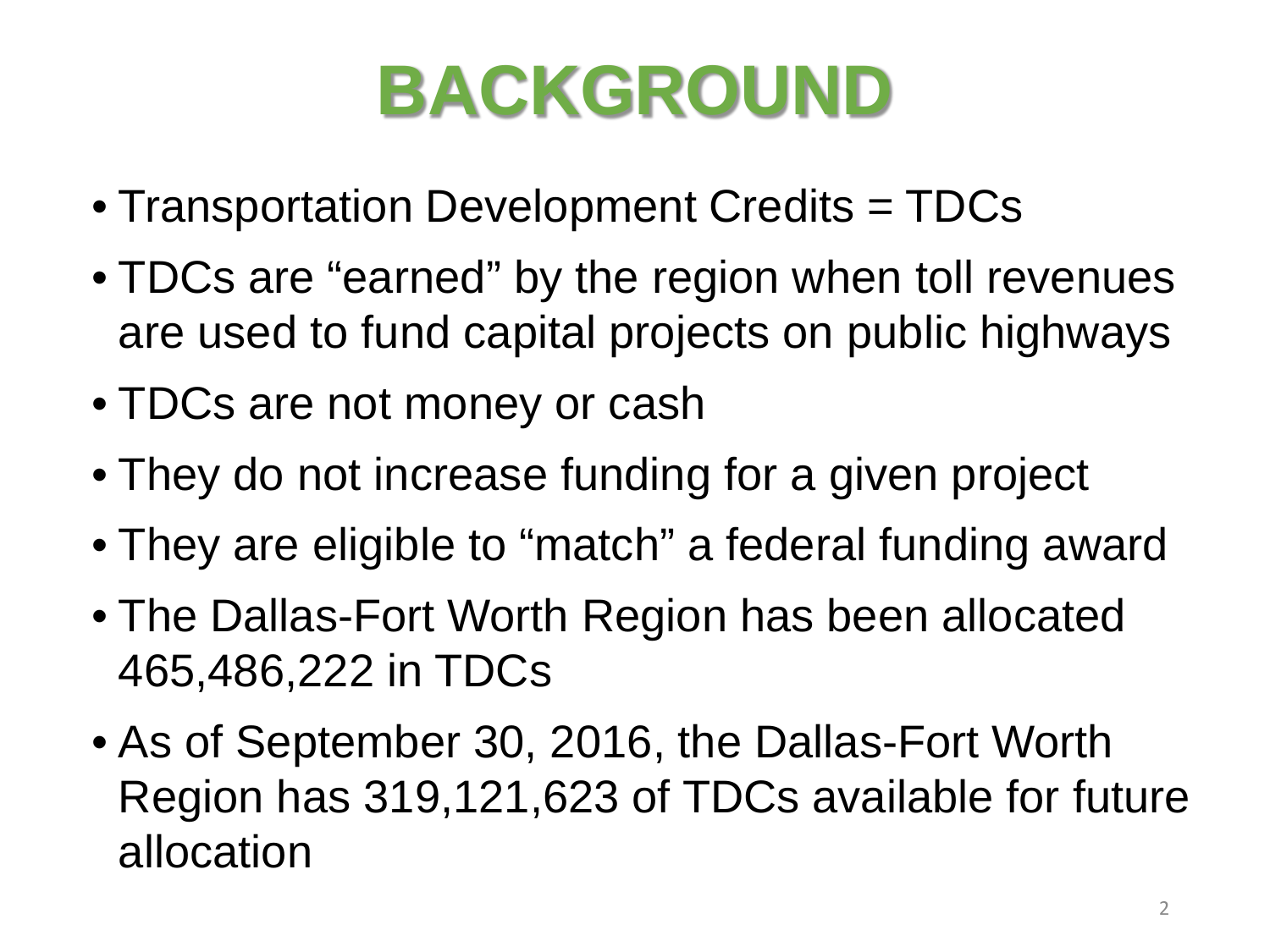### **CURRENT TDC CATEGORIES**

| Category        | <b>Award Methods</b>                                                                                                                                                                                                                                                                            | <b>Current</b><br><b>Allocation</b> |
|-----------------|-------------------------------------------------------------------------------------------------------------------------------------------------------------------------------------------------------------------------------------------------------------------------------------------------|-------------------------------------|
| 1               | <b>Strategic Awards to Small Transit Providers</b>                                                                                                                                                                                                                                              | 10,000,000                          |
| $\overline{2}$  | <b>Type 1 Call: Regional Transportation Council</b><br>(RTC) has Revenue<br>• Transportation Alternatives Program<br>• Texas Department of Transportation<br>(TxDOT)/RTC Partnership for Reliability,<br><b>Congestion Mitigation, and Air Quality</b><br>• Collin County LIP/LIRAP Partnership | 9,600,000                           |
| 3               | Type 2 Call: Local Agency has Revenue                                                                                                                                                                                                                                                           | 16,764,599                          |
| $\overline{4}$  | Selling TDCs to other MPOs/TxDOT                                                                                                                                                                                                                                                                | 100,000,000                         |
| 5               | <b>Regional Programs/Management and Operations</b>                                                                                                                                                                                                                                              | 10,000,000                          |
| <b>TDC Pool</b> | <b>For Future Allocation</b>                                                                                                                                                                                                                                                                    | 319, 121, 623                       |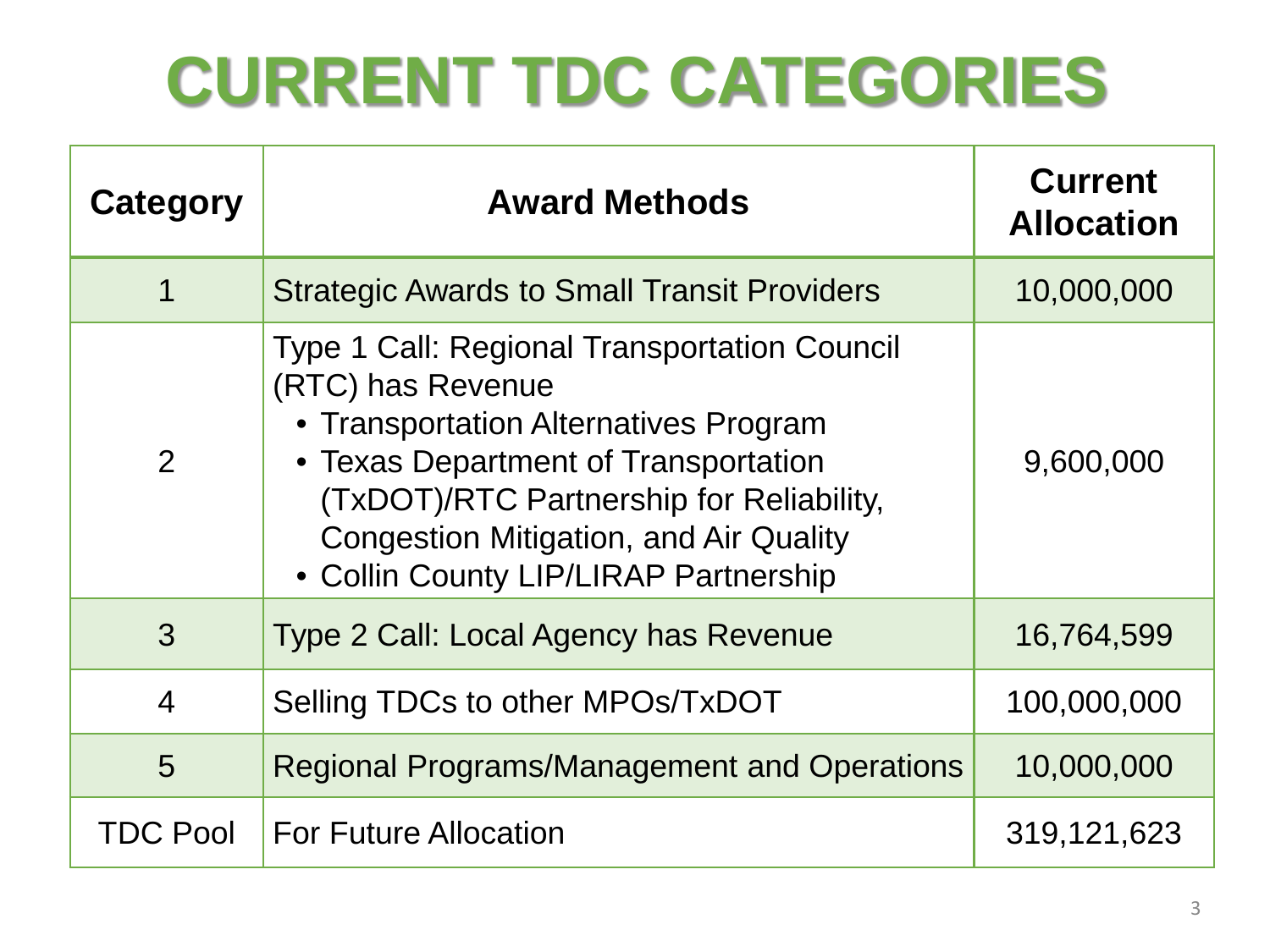### **SUMMARY OF PROPOSED ACTIONS**

| Category                                                  | <b>Proposed Action(s)</b>                                                                                                                                                                                                                                                                                                                                                                                                                                                                                                                                                                 |  |  |  |
|-----------------------------------------------------------|-------------------------------------------------------------------------------------------------------------------------------------------------------------------------------------------------------------------------------------------------------------------------------------------------------------------------------------------------------------------------------------------------------------------------------------------------------------------------------------------------------------------------------------------------------------------------------------------|--|--|--|
| 1 – Strategic Awards to<br><b>Small Transit Providers</b> | Continue the category and increase its allocation by 16 million.<br>$\bullet$                                                                                                                                                                                                                                                                                                                                                                                                                                                                                                             |  |  |  |
| 2 – RTC Has Revenue                                       | Continue the category and increase its allocation by 10.4 million<br>$\bullet$<br>Change name by removing "Type 1 Call"                                                                                                                                                                                                                                                                                                                                                                                                                                                                   |  |  |  |
| 3 - Local Agency Has<br><b>Revenue</b>                    | Change name by removing "Type 2 Call"<br>$\bullet$<br>Reduce its allocation to the awarded amount (reduce by<br>$\bullet$<br>73,484), and retire the category.                                                                                                                                                                                                                                                                                                                                                                                                                            |  |  |  |
| 4 – Selling TDCs to<br>Other MPOs/TxDOT                   | Continue the category and increase its allocation by 50 million.                                                                                                                                                                                                                                                                                                                                                                                                                                                                                                                          |  |  |  |
| 5 – Regional<br>Programs/Management<br>and Operations     | Change the category's goal to: "Support regional programs and<br>$\bullet$<br>projects that improve air quality, congestion, reliability, safety<br>and accessibility, modernize infrastructure, advance planning<br>efforts in the region, and others that may apply"<br>Expand its scope to include more project & program types (i.e.<br>$\bullet$<br>Sustainable Development, Regional Turnback, land<br>use/transportation integration for military bases, safety, and<br>other strategic partnerships with regional agencies)<br>Increase its allocation by 20 million<br>$\bullet$ |  |  |  |
| 6 – MTP Policy Bundle                                     | Create the category and allocate 100 million to it.                                                                                                                                                                                                                                                                                                                                                                                                                                                                                                                                       |  |  |  |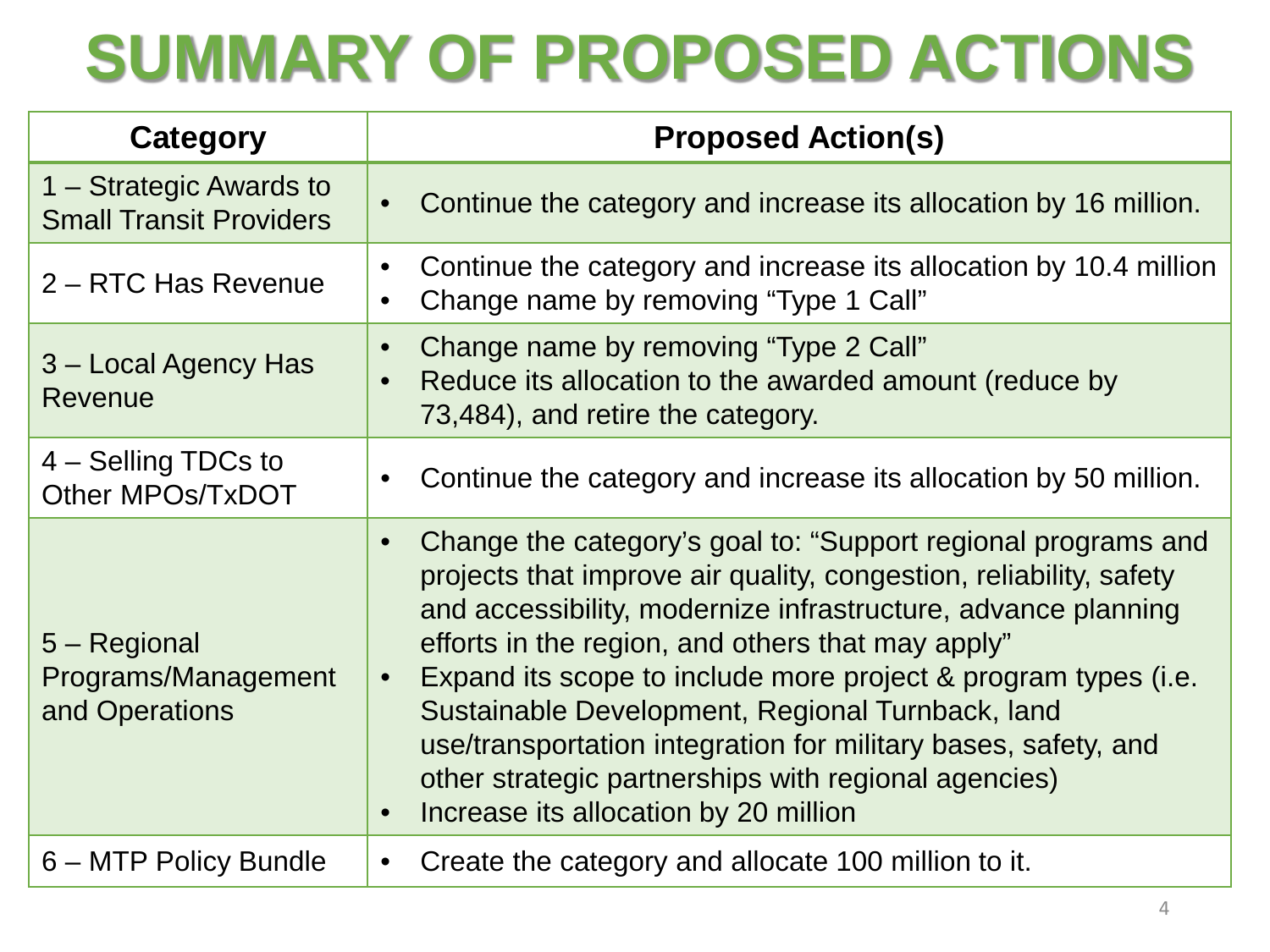### **PROPOSED NEW ALLOCATION AMOUNTS**

| Category        | <b>Award Methods</b>                                            | <b>Current</b><br><b>Allocation</b> | <b>Proposed</b><br>Change | <b>Revised</b><br>Allocation <sup>1</sup> |
|-----------------|-----------------------------------------------------------------|-------------------------------------|---------------------------|-------------------------------------------|
| 1               | <b>Strategic Awards to Small</b><br><b>Transit Providers</b>    | 10,000,000                          | $+16,000,000$             | 26,000,000                                |
| 2               | <b>Type 1 Call: RTC has Revenue</b>                             | 9,600,000                           | $+10,400,000$             | 20,000,000                                |
| 3               | <b>Type 2 Call: Local Agency has</b><br>Revenue                 | 16,764,599                          | $-73,484$                 | 16,691,115                                |
| $\overline{4}$  | Selling TDCs to other<br>MPOs/TxDOT                             | 100,000,000                         | +50,000,000               | 150,000,000                               |
| 5               | Regional<br><b>Programs/Management and</b><br><b>Operations</b> | 10,000,000                          | $+20,000,000$             | 30,000,000                                |
| 6               | <b>MTP Policy Bundle</b>                                        | $\overline{0}$                      | $+100,000,000$            | 100,000,000                               |
| <b>TDC Pool</b> | <b>For Future Reallocation</b>                                  | 319,121,623                         | $-196,326,516$            | 122,795,107                               |
| Total           |                                                                 | 465,486,222                         |                           | 465,486,222                               |

1Additional allocations are for Fiscal Year 2017, 2018, and 2019 with the exception of Category 1, which includes 1,000,000 TDCs for Fiscal Year 2016 as well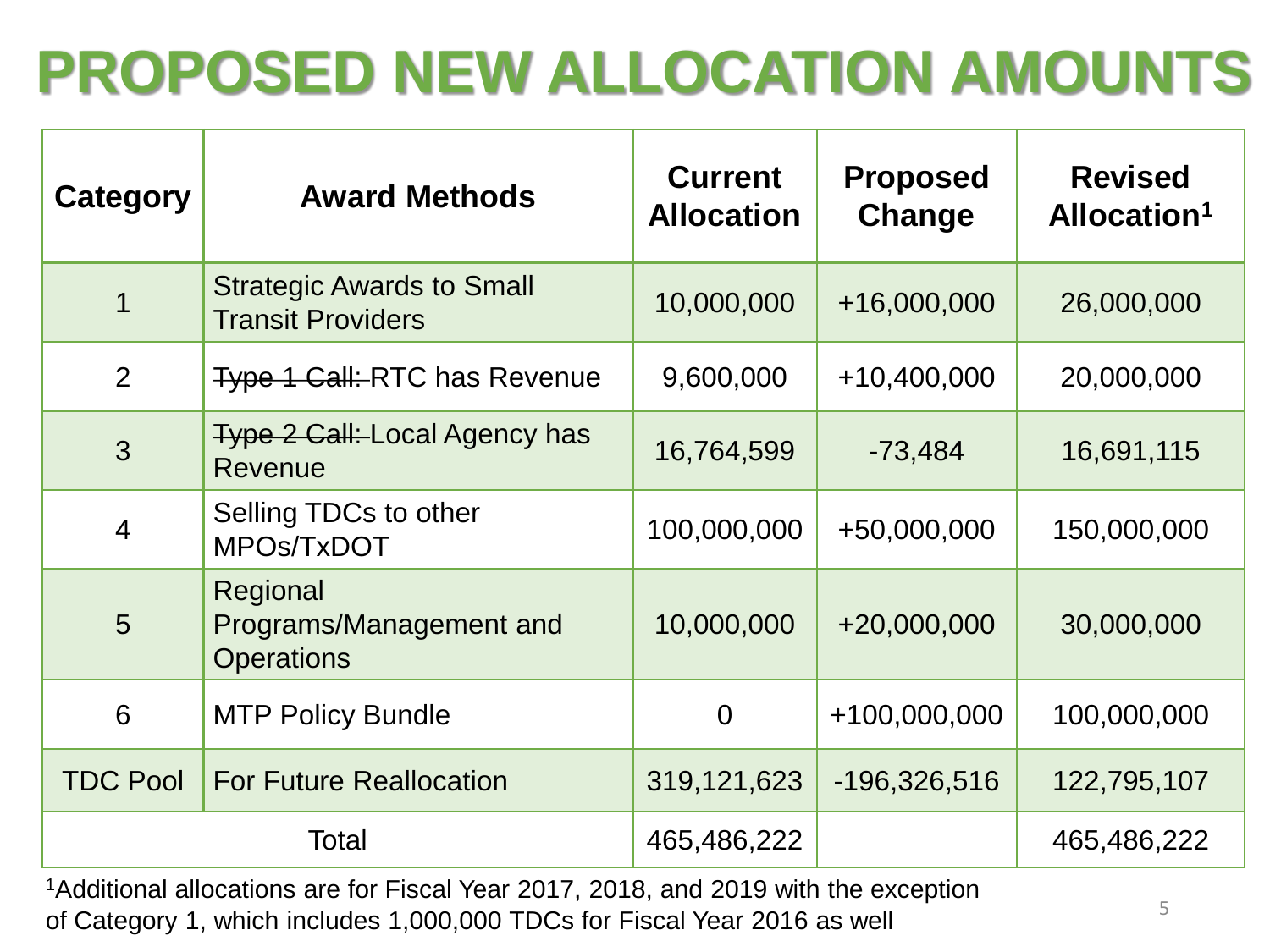# **REMAINING TDC AMOUNT**

- If the proposed allocations are approved, our MPO would have ≈122.8 million TDCs left for future allocation.
- Staff plans to work with TxDOT to determine why our MPO has not received more TDCs
	- Is the State not meeting the federal maintenance of effort (MOE) requirement?
	- Or, is the State meeting MOE, but not requesting approval of new credits?
- Propose to send a letter to the State requesting clarification of the above issues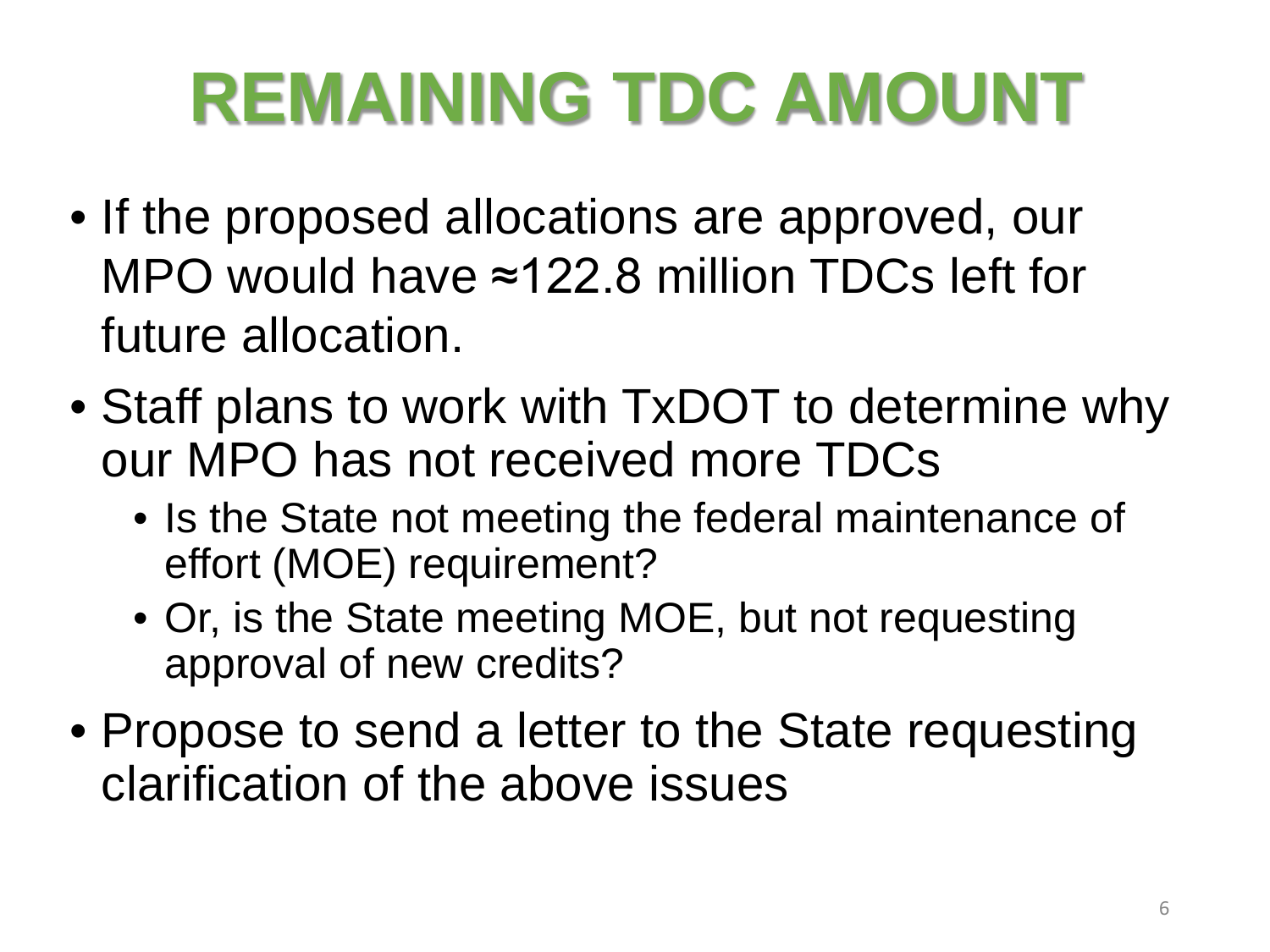# **FUTURE TDC AWARDS**

- If additional TDCs are awarded, the RTC will be asked to approve the adjusted allocation to the respective category at that time.
	- Example: Approval of transit projects using Category 1 TDCs will be accompanied by approval of an increased allocation for that category to cover the awarded amount, if needed.
- The TDC balances will then be adjusted to reflect the new allocations.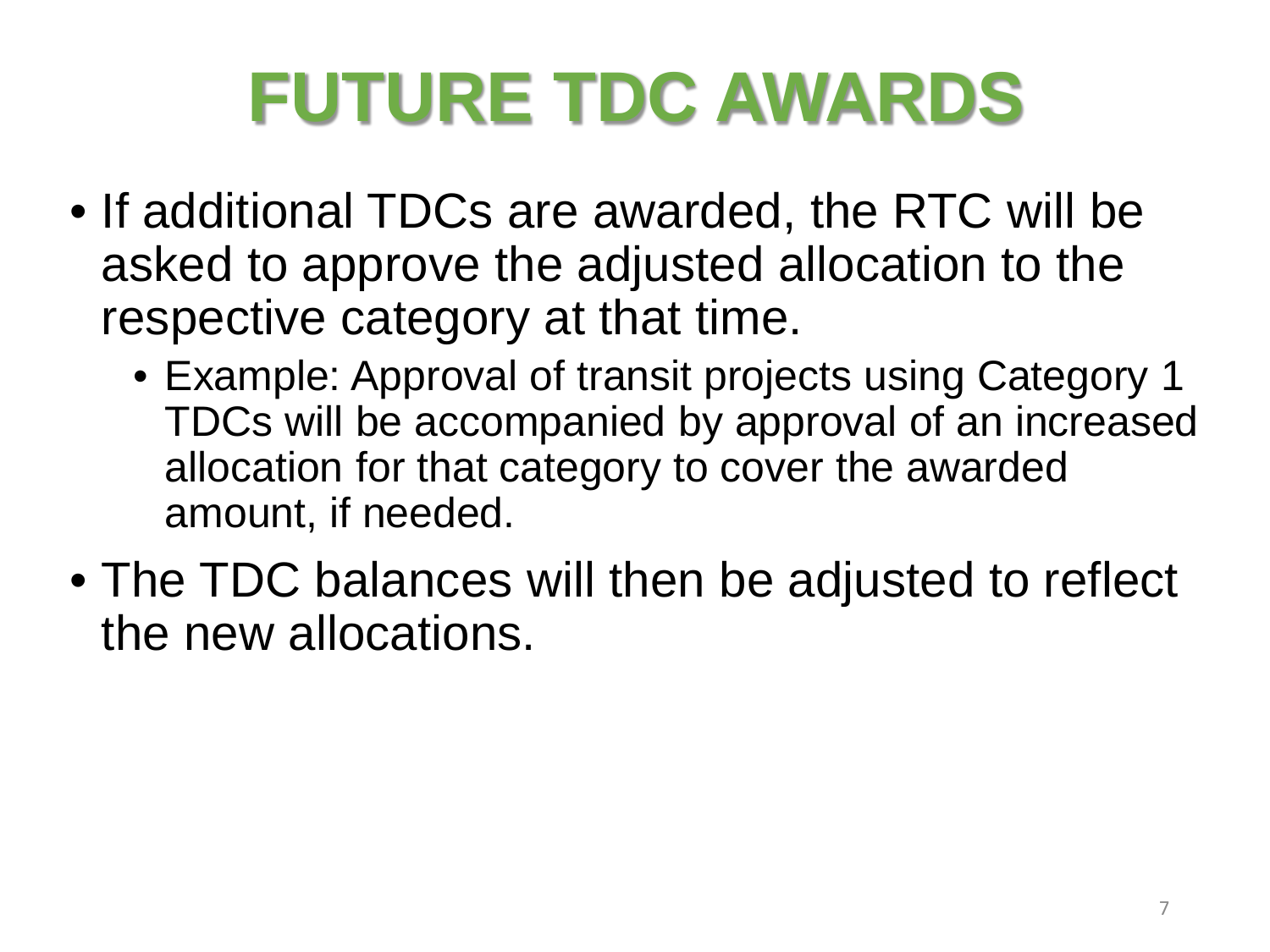# **REQUESTED ACTION**

- RTC approval of:
	- Changes to the TDC categories and allocations as summarized on Slides 4 and 5
	- Contacting other MPOs in the State to assess interest in exchanging TDCs for cash
	- Sending a letter to TxDOT Headquarters to clarify why NCTCOG has not received additional TDCs since 2012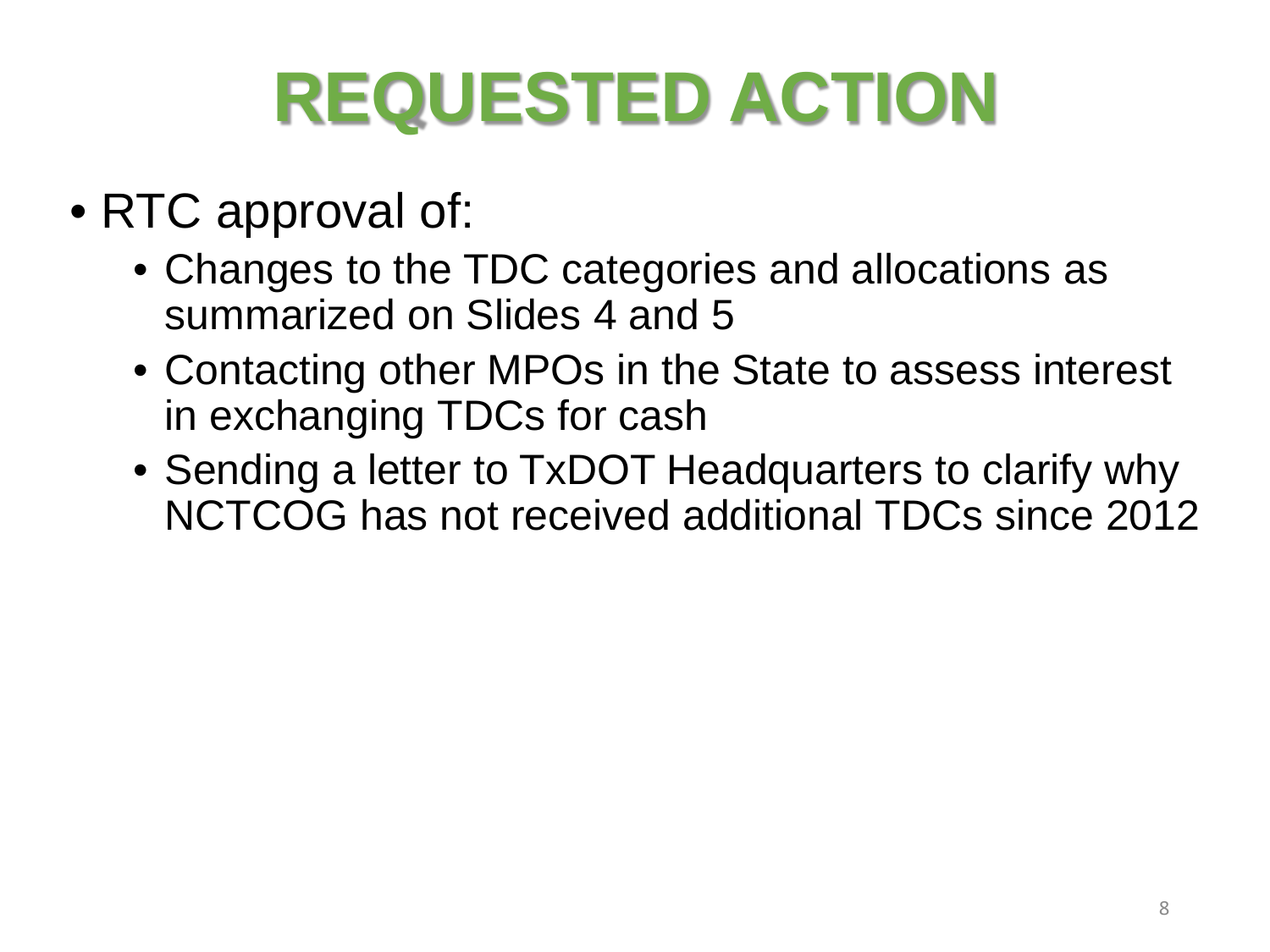

February 2017 STTC Information

March 2017 **RTC Information** Public Meetings **STTC Action** 

April 2017 RTC Action